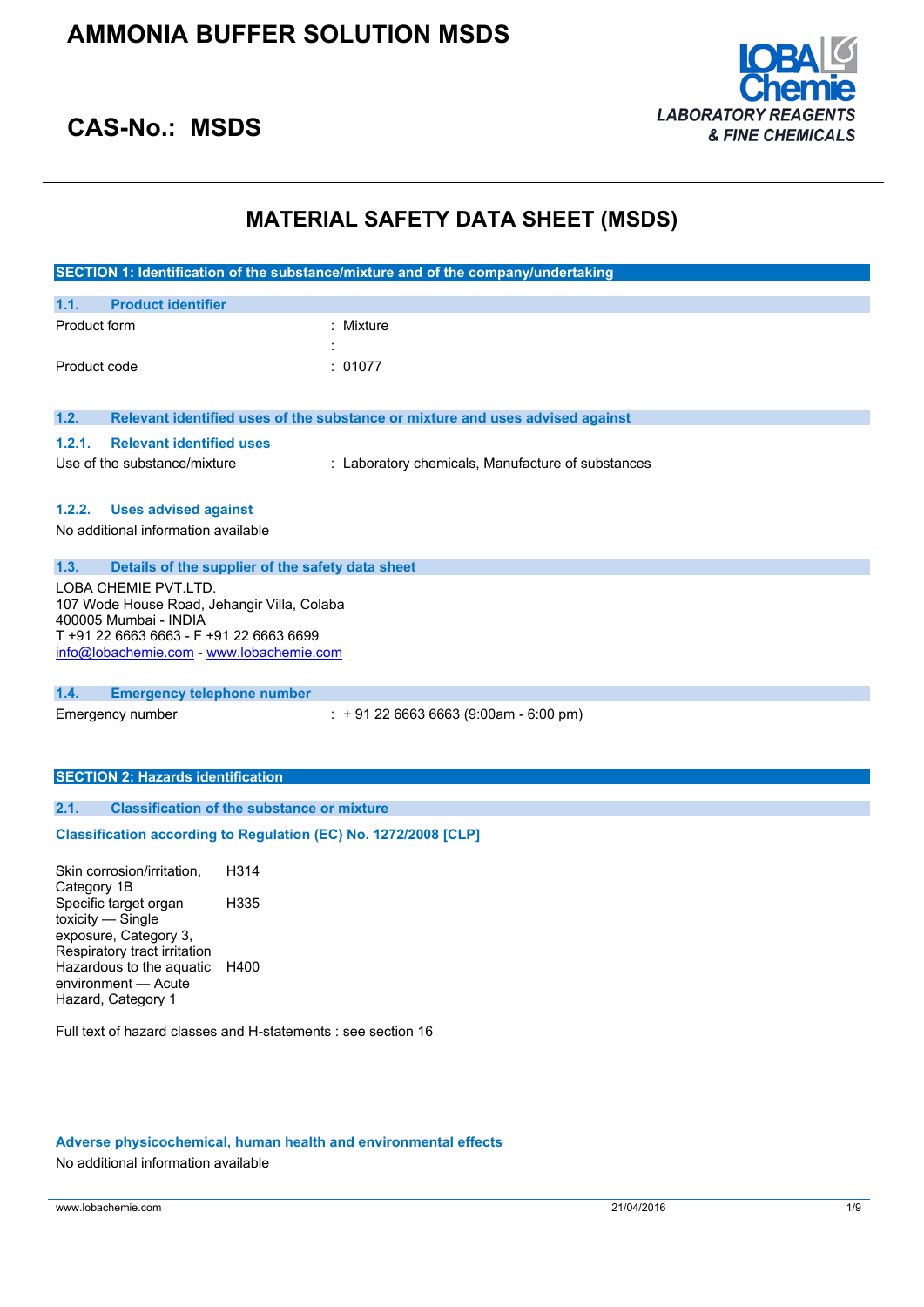Safety Data Sheet

according to Regulation (EC) No. 1907/2006 (REACH) with its amendment Regulation (EU) 2015/830

| 2.2.<br><b>Label elements</b>                              |                                                                                                                                                                                                                                                                                                                                                                                     |
|------------------------------------------------------------|-------------------------------------------------------------------------------------------------------------------------------------------------------------------------------------------------------------------------------------------------------------------------------------------------------------------------------------------------------------------------------------|
| Labelling according to Regulation (EC) No. 1272/2008 [CLP] |                                                                                                                                                                                                                                                                                                                                                                                     |
| Hazard pictograms (CLP)                                    |                                                                                                                                                                                                                                                                                                                                                                                     |
|                                                            | GHS05<br>GHS07<br>GHS09                                                                                                                                                                                                                                                                                                                                                             |
| Signal word (CLP)                                          | : Danger                                                                                                                                                                                                                                                                                                                                                                            |
| Hazard statements (CLP)                                    | : H314 - Causes severe skin burns and eye damage.<br>H335 - May cause respiratory irritation.<br>H400 - Very toxic to aquatic life.                                                                                                                                                                                                                                                 |
| Precautionary statements (CLP)                             | : P261 - Avoid breathing vapours, dust, fume, gas.<br>P273 - Avoid release to the environment.<br>P280 - Wear protective gloves, protective clothing, eye protection, face protection.<br>P305+P351+P338 - IF IN EYES: Rinse cautiously with water for several minutes.<br>Remove contact lenses, if present and easy to do. Continue rinsing.<br>P310 - Immediately call a doctor. |

### **2.3. Other hazards**

No additional information available

|      | <b>SECTION 3: Composition/information on ingredients</b> |  |
|------|----------------------------------------------------------|--|
| 3.1. | <b>Substances</b>                                        |  |
|      | Not applicable                                           |  |

| <b>Name</b>        | <b>Product identifier</b>                                                 | $\%$       | <b>Classification according</b><br>to Regulation (EC) No.<br>1272/2008 [CLP] |
|--------------------|---------------------------------------------------------------------------|------------|------------------------------------------------------------------------------|
| Water              | (CAS-No.) 7732-18-5<br>(EC-No.) 231-791-2                                 | 75 - 99    | Not classified                                                               |
| Ammonia solution   | (CAS-No.) 1336-21-6<br>(EC-No.) 215-647-6<br>(EC Index-No.) 007-001-01-2  | $10 - 15$  | Skin Corr. 1B. H314<br>Eye Dam. 1, H318<br>Aquatic Acute 1, H400             |
| Ammonium chloride  | (CAS-No.) 12125-02-9<br>(EC-No.) 235-186-4<br>(EC Index-No.) 017-014-00-8 | $5 - 10$   | Acute Tox. 4 (Oral), H302<br>Eye Irrit. 2, H319                              |
| Edetic acid (EDTA) | (CAS-No.) 60-00-4<br>(EC-No.) 200-449-4<br>(EC Index-No.) 607-429-00-8    | $0.01 - 1$ | Eye Irrit. 2, H319<br>Aquatic Chronic 4, H413                                |

Full text of H-statements: see section 16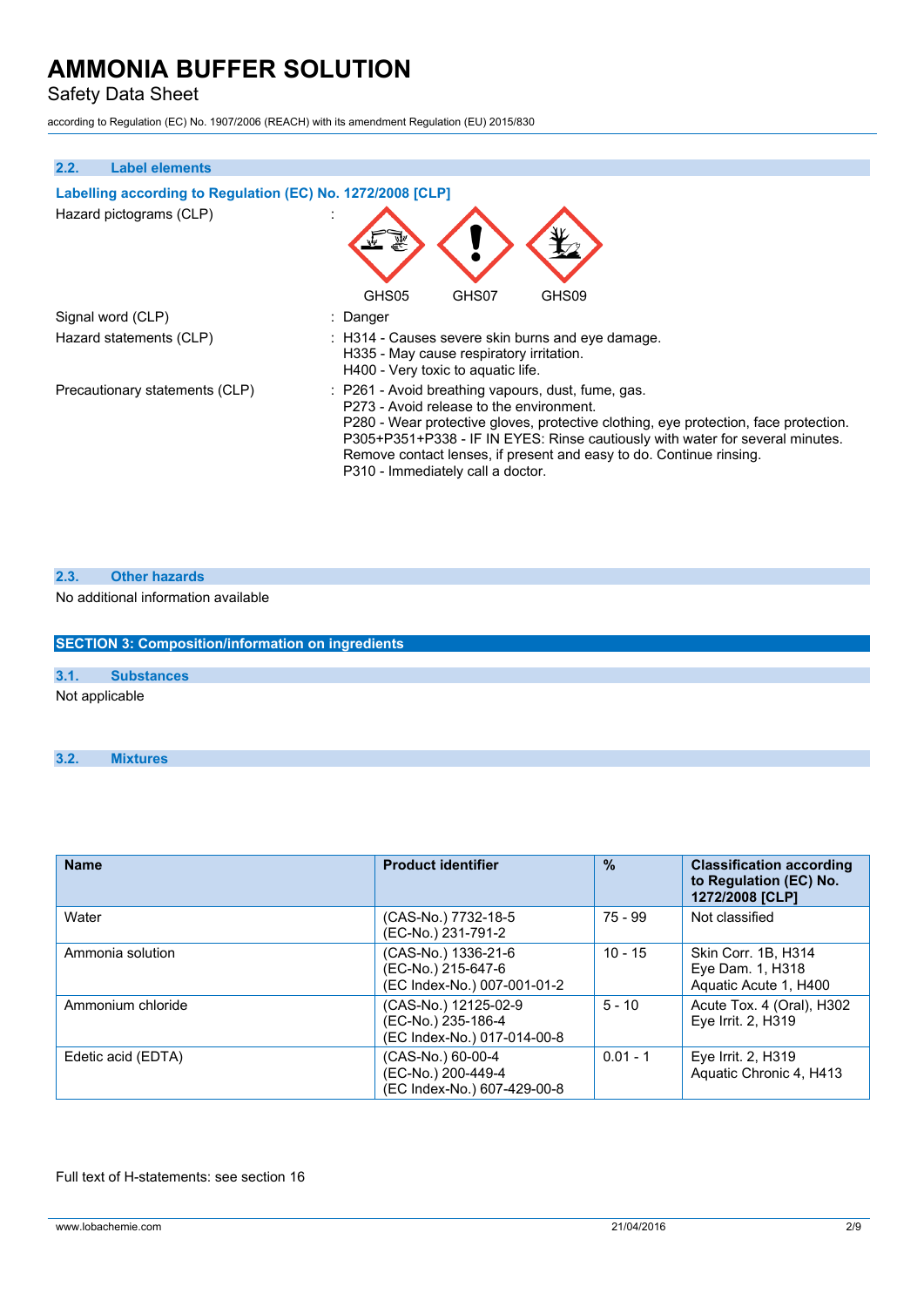Safety Data Sheet

according to Regulation (EC) No. 1907/2006 (REACH) with its amendment Regulation (EU) 2015/830

| <b>SECTION 4: First aid measures</b>                                          |                                                                                                                                                                  |
|-------------------------------------------------------------------------------|------------------------------------------------------------------------------------------------------------------------------------------------------------------|
| 4.1.<br><b>Description of first aid measures</b>                              |                                                                                                                                                                  |
| First-aid measures after inhalation                                           | : Remove person to fresh air and keep comfortable for breathing. Immediately call a<br>POISON CENTER/doctor.                                                     |
| First-aid measures after skin contact                                         | : Take off immediately all contaminated clothing. Rinse skin with water/shower.<br>Immediately call a POISON CENTER/doctor.                                      |
| First-aid measures after eye contact                                          | Rinse cautiously with water for several minutes. Remove contact lenses, if present<br>and easy to do. Continue rinsing. Immediately call a POISON CENTER/doctor. |
| First-aid measures after ingestion                                            | : Rinse mouth. Do NOT induce vomiting. Immediately call a POISON CENTER/doctor.                                                                                  |
| 4.2.<br>Most important symptoms and effects, both acute and delayed           |                                                                                                                                                                  |
| Symptoms/effects                                                              | : Causes severe skin burns and eye damage.                                                                                                                       |
| Symptoms/effects after ingestion                                              | : Harmful if swallowed.                                                                                                                                          |
| 4.3.                                                                          | Indication of any immediate medical attention and special treatment needed                                                                                       |
| Treat symptomatically.                                                        |                                                                                                                                                                  |
| <b>SECTION 5: Firefighting measures</b>                                       |                                                                                                                                                                  |
| 5.1.<br><b>Extinguishing media</b>                                            |                                                                                                                                                                  |
| Suitable extinguishing media                                                  | : Carbon dioxide. Dry powder. Foam. Water spray.                                                                                                                 |
| Unsuitable extinguishing media                                                | : Do not use a heavy water stream.                                                                                                                               |
|                                                                               |                                                                                                                                                                  |
| 5.2.<br>Special hazards arising from the substance or mixture                 |                                                                                                                                                                  |
| No additional information available                                           |                                                                                                                                                                  |
| 5.3.<br><b>Advice for firefighters</b>                                        |                                                                                                                                                                  |
| Protection during firefighting                                                | : Do not enter fire area without proper protective equipment, including respiratory<br>protection.                                                               |
| <b>SECTION 6: Accidental release measures</b>                                 |                                                                                                                                                                  |
| 6.1.                                                                          | Personal precautions, protective equipment and emergency procedures                                                                                              |
|                                                                               |                                                                                                                                                                  |
| 6.1.1.<br>For non-emergency personnel                                         |                                                                                                                                                                  |
| <b>Emergency procedures</b>                                                   | : Evacuate unnecessary personnel.                                                                                                                                |
| 6.1.2.<br>For emergency responders                                            |                                                                                                                                                                  |
| Protective equipment                                                          | : Use personal protective equipment as required                                                                                                                  |
| <b>Emergency procedures</b>                                                   | : Ventilate area.                                                                                                                                                |
|                                                                               |                                                                                                                                                                  |
| <b>Environmental precautions</b><br>6.2.<br>Avoid release to the environment. |                                                                                                                                                                  |
|                                                                               |                                                                                                                                                                  |
| Methods and material for containment and cleaning up<br>6.3.                  |                                                                                                                                                                  |
| Methods for cleaning up                                                       | : On land, sweep or shovel into suitable containers. Collect spillage.                                                                                           |
|                                                                               |                                                                                                                                                                  |
| <b>Reference to other sections</b><br>6.4.                                    |                                                                                                                                                                  |
| No additional information available                                           |                                                                                                                                                                  |
| <b>SECTION 7: Handling and storage</b>                                        |                                                                                                                                                                  |
| 7.1.<br><b>Precautions for safe handling</b>                                  |                                                                                                                                                                  |
| Precautions for safe handling                                                 | : Avoid contact with skin and eyes. Do not breathe vapours.                                                                                                      |
| Hygiene measures                                                              | : Wash hands and other exposed areas with mild soap and water before eating,<br>drinking or smoking and when leaving work.                                       |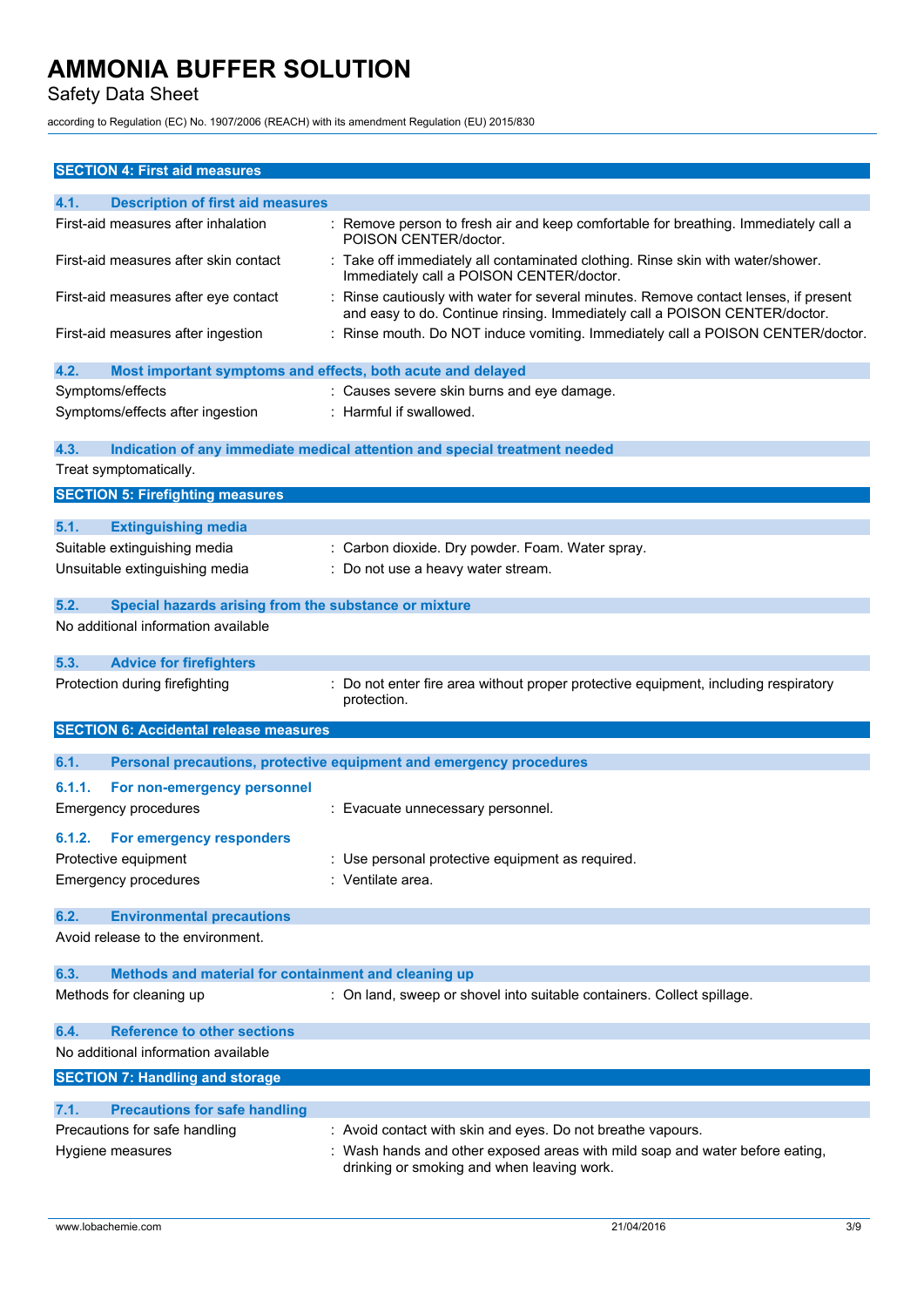Safety Data Sheet

according to Regulation (EC) No. 1907/2006 (REACH) with its amendment Regulation (EU) 2015/830

### **7.2. Conditions for safe storage, including any incompatibilities**

Storage conditions : Store in a well-ventilated place. Keep container tightly closed. Store in original container. Keep container tightly closed.

### **7.3. Specific end use(s)**

No additional information available

**SECTION 8: Exposure controls/personal protection**

### **8.1. Control parameters**

**8.2. Exposure controls**

No additional information available

| Hand protection                                               | : Protective gloves                                                |  |  |
|---------------------------------------------------------------|--------------------------------------------------------------------|--|--|
| Eye protection                                                | Chemical goggles or face shield                                    |  |  |
| Skin and body protection                                      | : Wear suitable protective clothing                                |  |  |
| Respiratory protection                                        | : [In case of inadequate ventilation] wear respiratory protection. |  |  |
| <b>SECTION 9: Physical and chemical properties</b>            |                                                                    |  |  |
| 9.1.<br>Information on basic physical and chemical properties |                                                                    |  |  |
| Physical state                                                | : Liquid                                                           |  |  |
| Colour                                                        | Clear Colorless.                                                   |  |  |
| Odour                                                         | ammonical odour.                                                   |  |  |
| Odour threshold                                               | : No data available                                                |  |  |
| рH                                                            | $: 10 - 11$                                                        |  |  |
| Relative evaporation rate (butylacetate=1)                    | : No data available                                                |  |  |
| Melting point                                                 | : No data available                                                |  |  |
| Freezing point                                                | No data available                                                  |  |  |
| Boiling point                                                 | : No data available                                                |  |  |
| Flash point                                                   | No data available                                                  |  |  |
| Auto-ignition temperature                                     | : No data available                                                |  |  |
| Decomposition temperature                                     | No data available                                                  |  |  |
| Flammability (solid, gas)                                     | No data available                                                  |  |  |
| Vapour pressure                                               | : No data available                                                |  |  |
| Relative vapour density at 20 °C                              | : No data available                                                |  |  |
| Relative density                                              | No data available                                                  |  |  |
| Solubility                                                    | Water: Miscible in water                                           |  |  |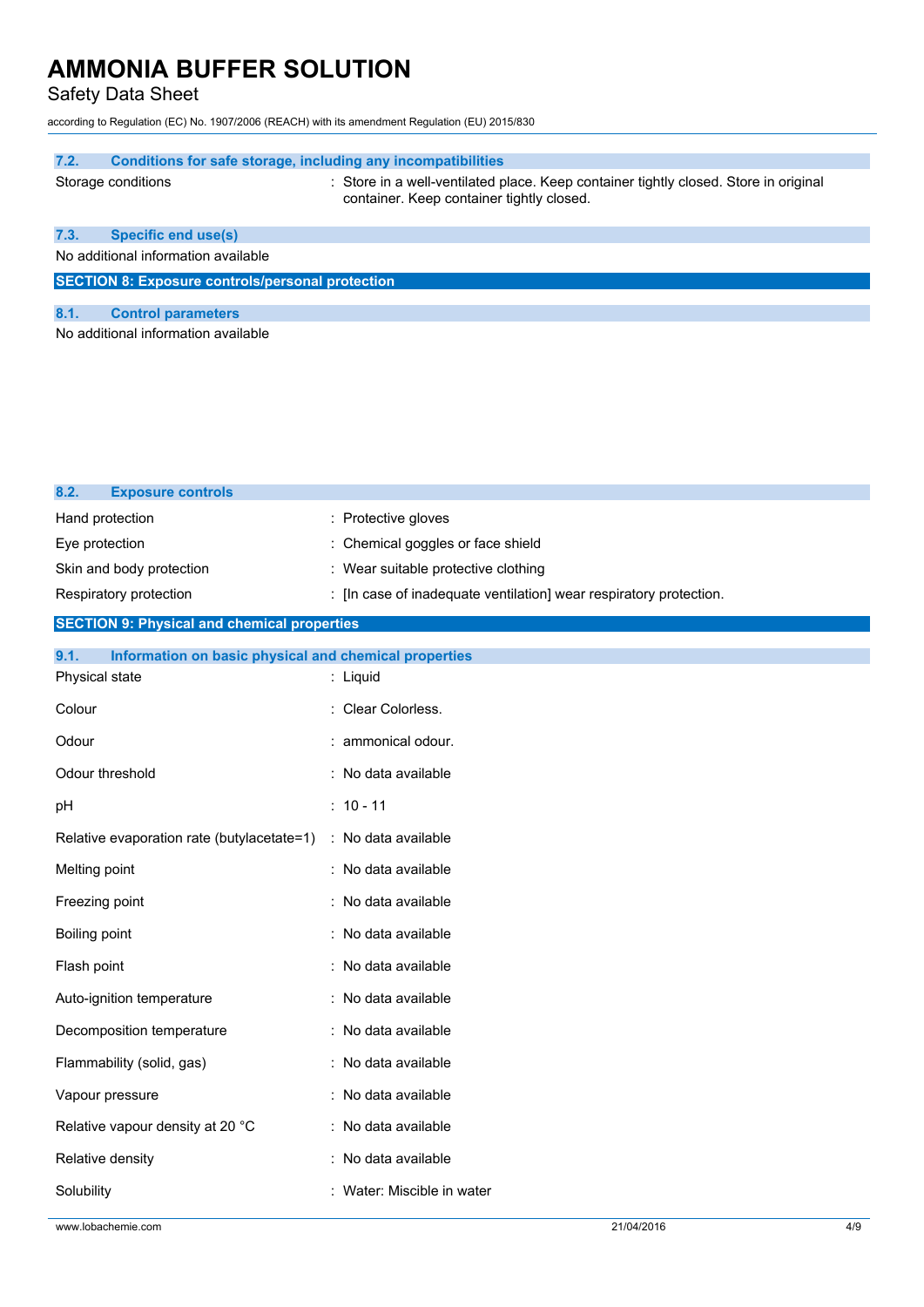### Safety Data Sheet

according to Regulation (EC) No. 1907/2006 (REACH) with its amendment Regulation (EU) 2015/830

| Log Pow                 | : No data available |
|-------------------------|---------------------|
| Viscosity, kinematic    | : No data available |
| Viscosity, dynamic      | : No data available |
| Explosive properties    | : No data available |
| Oxidising properties    | : No data available |
| <b>Explosive limits</b> | : No data available |

| 9.2.                                                 | <b>Other information</b>                     |                                                           |  |
|------------------------------------------------------|----------------------------------------------|-----------------------------------------------------------|--|
|                                                      | No additional information available          |                                                           |  |
|                                                      | <b>SECTION 10: Stability and reactivity</b>  |                                                           |  |
|                                                      |                                              |                                                           |  |
| 10.1.                                                | <b>Reactivity</b>                            |                                                           |  |
|                                                      | No additional information available          |                                                           |  |
| 10.2.                                                | <b>Chemical stability</b>                    |                                                           |  |
|                                                      | Stable under normal conditions.              |                                                           |  |
| 10.3.                                                | <b>Possibility of hazardous reactions</b>    |                                                           |  |
|                                                      | No additional information available          |                                                           |  |
| 10.4.                                                | <b>Conditions to avoid</b>                   |                                                           |  |
|                                                      | Direct sunlight. Air contact. Moisture.      |                                                           |  |
| 10.5.                                                | <b>Incompatible materials</b>                |                                                           |  |
|                                                      | No additional information available          |                                                           |  |
| 10.6.                                                | <b>Hazardous decomposition products</b>      |                                                           |  |
| Thermal decomposition generates : Corrosive vapours. |                                              |                                                           |  |
|                                                      | <b>SECTION 11: Toxicological information</b> |                                                           |  |
| 11.1.                                                | <b>Information on toxicological effects</b>  |                                                           |  |
| Acute toxicity                                       |                                              | : Not classified                                          |  |
|                                                      |                                              |                                                           |  |
|                                                      | Skin corrosion/irritation                    | : Causes severe skin burns and eye damage.<br>pH: 10 - 11 |  |
|                                                      | Serious eye damage/irritation                | : Serious eye damage, category 1, implicit<br>pH: 10 - 11 |  |
|                                                      | Respiratory or skin sensitisation            | Not classified                                            |  |
|                                                      | Germ cell mutagenicity                       | Not classified                                            |  |
| Carcinogenicity                                      |                                              | Not classified                                            |  |
|                                                      |                                              |                                                           |  |

STOT-repeated exposure : Not classified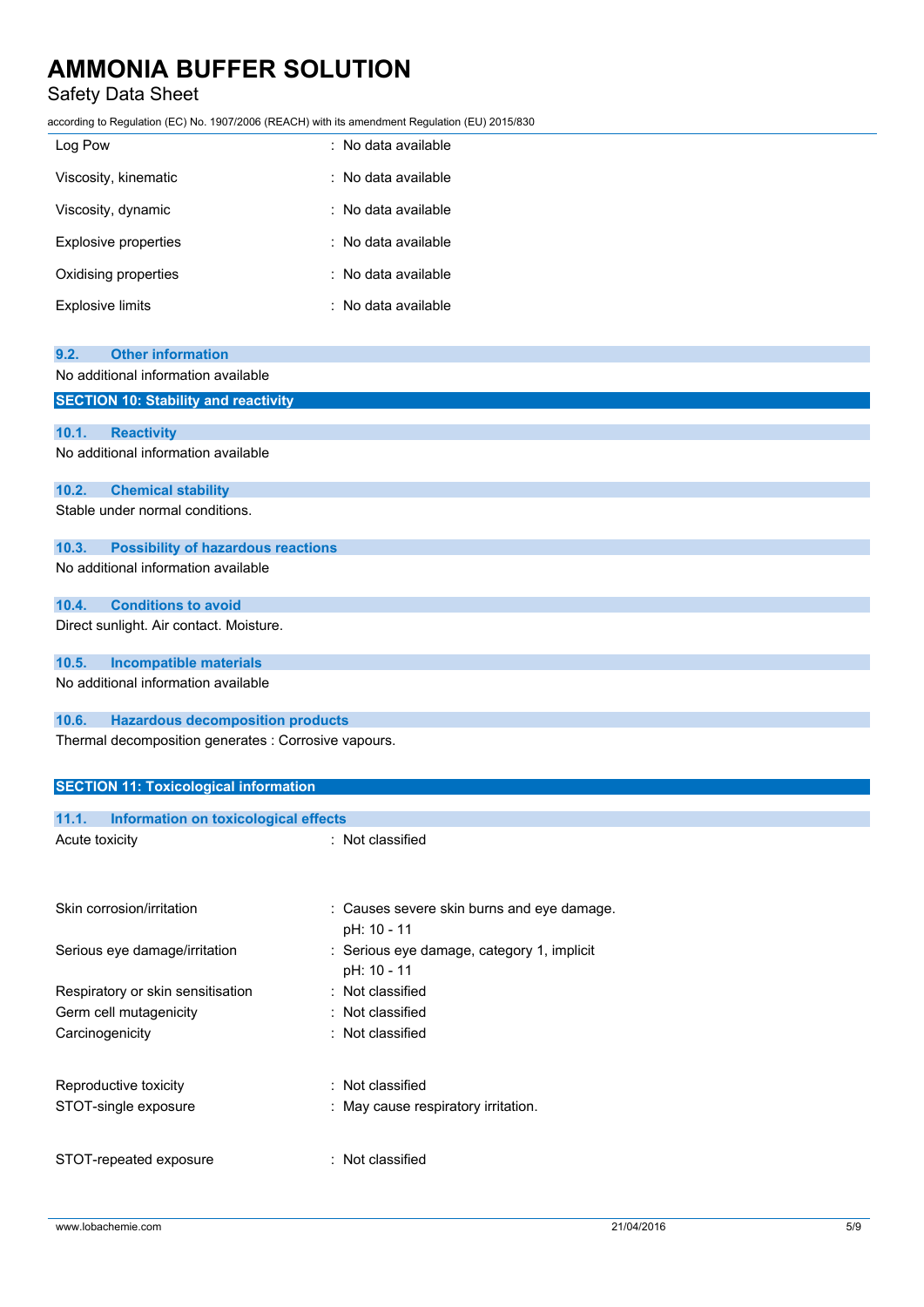Safety Data Sheet

according to Regulation (EC) No. 1907/2006 (REACH) with its amendment Regulation (EU) 2015/830

Aspiration hazard **in the set of the Casacase** : Not classified

| <b>SECTION 12: Ecological information</b>          |                                                                                  |
|----------------------------------------------------|----------------------------------------------------------------------------------|
| 12.1.<br><b>Toxicity</b>                           |                                                                                  |
| No additional information available                |                                                                                  |
|                                                    |                                                                                  |
| 12.2.                                              |                                                                                  |
| <b>Persistence and degradability</b>               |                                                                                  |
| No additional information available                |                                                                                  |
| 12.3.<br><b>Bioaccumulative potential</b>          |                                                                                  |
| No additional information available                |                                                                                  |
| 12.4.<br><b>Mobility in soil</b>                   |                                                                                  |
| No additional information available                |                                                                                  |
| 12.5.<br><b>Results of PBT and vPvB assessment</b> |                                                                                  |
| No additional information available                |                                                                                  |
| 12.6.<br><b>Other adverse effects</b>              |                                                                                  |
| No additional information available                |                                                                                  |
| <b>SECTION 13: Disposal considerations</b>         |                                                                                  |
| 13.1.<br><b>Waste treatment methods</b>            |                                                                                  |
| Product/Packaging disposal                         | Dispose of contents/container to hazardous or special waste collection point, in |
| recommendations                                    | accordance with local, regional, national and/or international regulation.       |
| <b>SECTION 14: Transport information</b>           |                                                                                  |
| In accordance with ADR / RID / IMDG / IATA / ADN   |                                                                                  |
| 14.1.<br><b>UN number</b>                          |                                                                                  |
| UN-No. (ADR)                                       | : Not applicable                                                                 |
| UN-No. (IMDG)                                      | Not applicable                                                                   |
| UN-No. (IATA)                                      | : Not applicable                                                                 |
| UN-No. (ADN)                                       | Not applicable                                                                   |
| UN-No. (RID)                                       | : Not applicable                                                                 |
| 14.2.<br><b>UN proper shipping name</b>            |                                                                                  |
| Proper Shipping Name (ADR)                         | : Not applicable                                                                 |
| Proper Shipping Name (IMDG)                        | : Not applicable                                                                 |
| Proper Shipping Name (IATA)                        | Not applicable                                                                   |
| Proper Shipping Name (ADN)                         | : Not applicable                                                                 |
| Proper Shipping Name (RID)                         | : Not applicable                                                                 |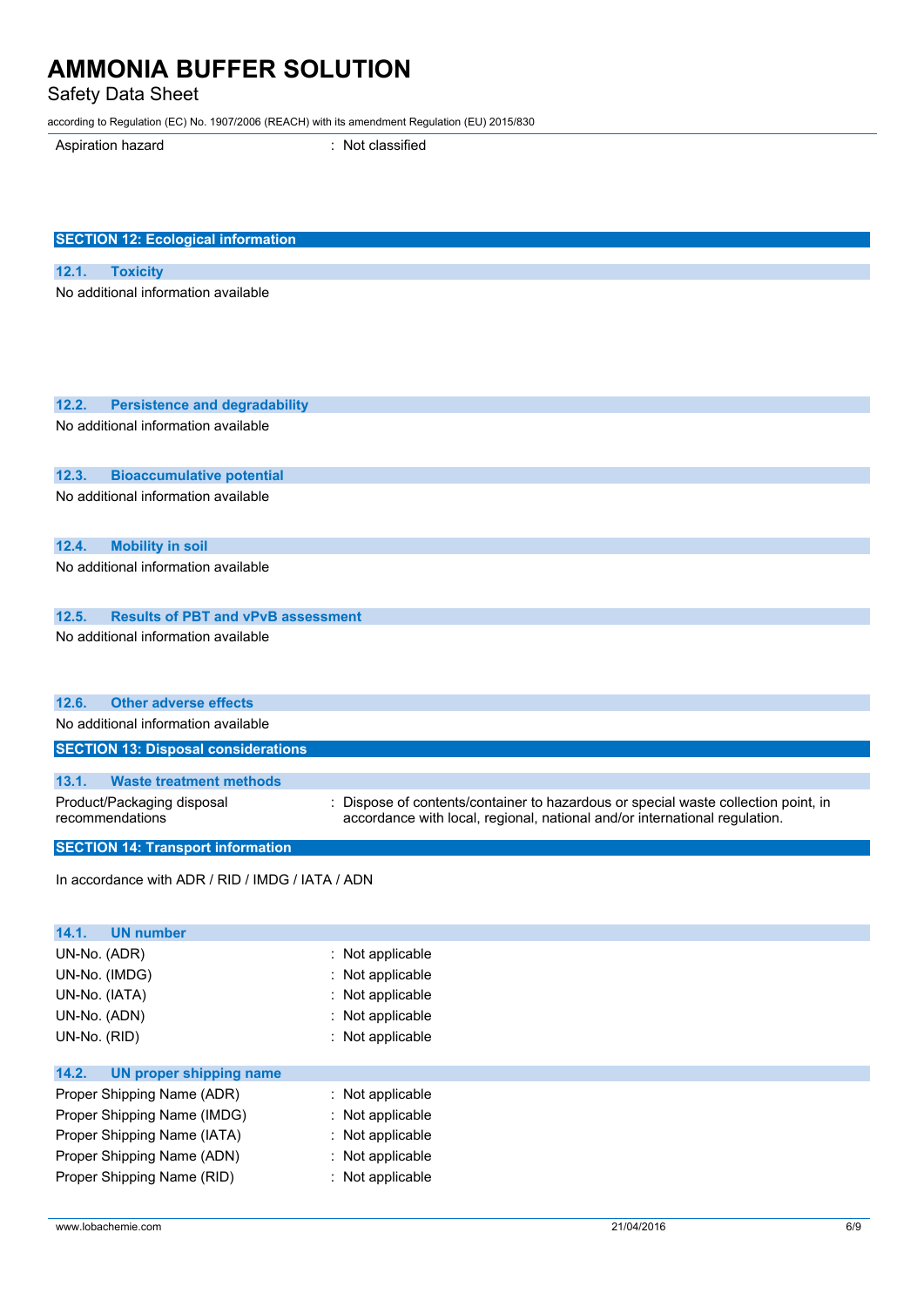Safety Data Sheet

according to Regulation (EC) No. 1907/2006 (REACH) with its amendment Regulation (EU) 2015/830

| <b>Transport hazard class(es)</b><br>14.3.                                                                        |                                                                                                     |
|-------------------------------------------------------------------------------------------------------------------|-----------------------------------------------------------------------------------------------------|
| <b>ADR</b>                                                                                                        |                                                                                                     |
| Transport hazard class(es) (ADR)                                                                                  | : Not applicable                                                                                    |
| <b>IMDG</b>                                                                                                       |                                                                                                     |
| Transport hazard class(es) (IMDG)                                                                                 | : Not applicable                                                                                    |
| <b>IATA</b>                                                                                                       |                                                                                                     |
| Transport hazard class(es) (IATA)                                                                                 | : Not applicable                                                                                    |
|                                                                                                                   |                                                                                                     |
| <b>ADN</b><br>Transport hazard class(es) (ADN)                                                                    | : Not applicable                                                                                    |
|                                                                                                                   |                                                                                                     |
| <b>RID</b><br>Transport hazard class(es) (RID)                                                                    | : Not applicable                                                                                    |
| 14.4.<br><b>Packing group</b>                                                                                     |                                                                                                     |
| Packing group (ADR)<br>Packing group (IMDG)<br>Packing group (IATA)<br>Packing group (ADN)<br>Packing group (RID) | : Not applicable<br>: Not applicable<br>: Not applicable<br>Not applicable<br>÷<br>: Not applicable |
| <b>Environmental hazards</b><br>14.5.                                                                             |                                                                                                     |
| Dangerous for the environment<br>Marine pollutant                                                                 | : Yes<br>: Yes                                                                                      |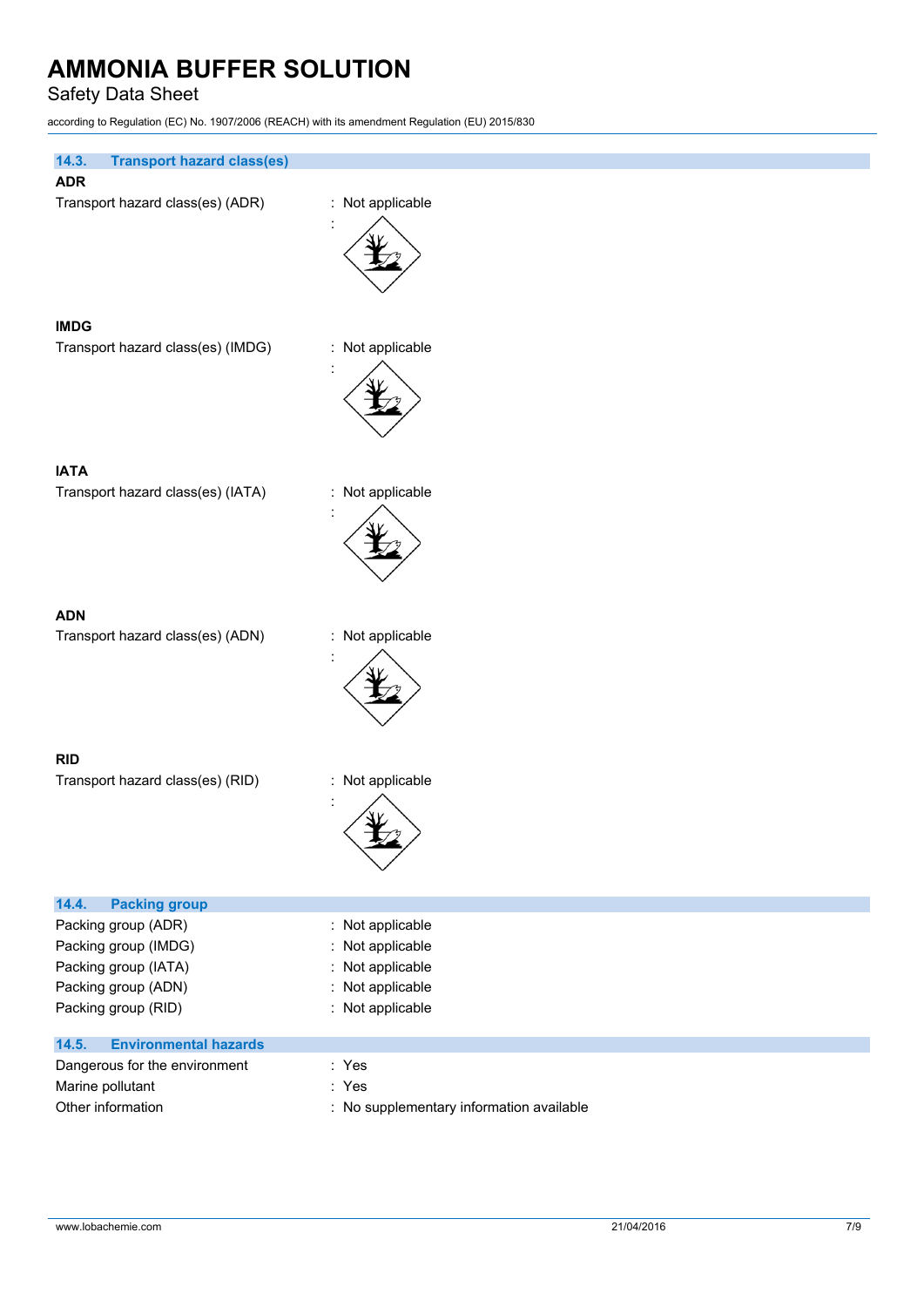Safety Data Sheet

according to Regulation (EC) No. 1907/2006 (REACH) with its amendment Regulation (EU) 2015/830

**14.6. Special precautions for user**

**- Overland transport**

No data available

**- Transport by sea**

No data available

**- Air transport**

No data available

**- Inland waterway transport**

No data available

**- Rail transport**

No data available

**14.7. Transport in bulk according to Annex II of MARPOL 73/78 and the IBC Code**

### Not applicable

**SECTION 15: Regulatory information**

**15.1. Safety, health and environmental regulations/legislation specific for the substance or mixture**

**15.1.1. EU-Regulations**

Contains no REACH substances with Annex XVII restrictions Contains no substance on the REACH candidate list

Contains no REACH Annex XIV substances

### **15.1.2. National regulations**

### **Germany**

| Reference to AwSV                                                             | : Water hazard class (WGK) 3, severe hazard to water (Classification according to<br>AwSV. Annex 1) |
|-------------------------------------------------------------------------------|-----------------------------------------------------------------------------------------------------|
| 12th Ordinance Implementing the Federal<br>Immission Control Act - 12.BImSchV | : Is not subject of the 12. BlmSchV (Hazardous Incident Ordinance)                                  |

#### **Netherlands**

| SZW-lijst van kankerverwekkende stoffen                                                 | : None of the components are listed |
|-----------------------------------------------------------------------------------------|-------------------------------------|
| SZW-lijst van mutagene stoffen                                                          | : None of the components are listed |
| NIET-limitatieve lijst van voor de<br>voortplanting giftige stoffen - Borstvoeding      | : None of the components are listed |
| NIET-limitatieve lijst van voor de<br>voortplanting giftige stoffen -<br>Vruchtbaarheid | : None of the components are listed |
| NIET-limitatieve lijst van voor de<br>voortplanting giftige stoffen - Ontwikkeling      | : None of the components are listed |

### **Denmark**

| Recommendations Danish Regulation | Young people below the age of 18 years are not allowed to use the product |
|-----------------------------------|---------------------------------------------------------------------------|
|                                   |                                                                           |